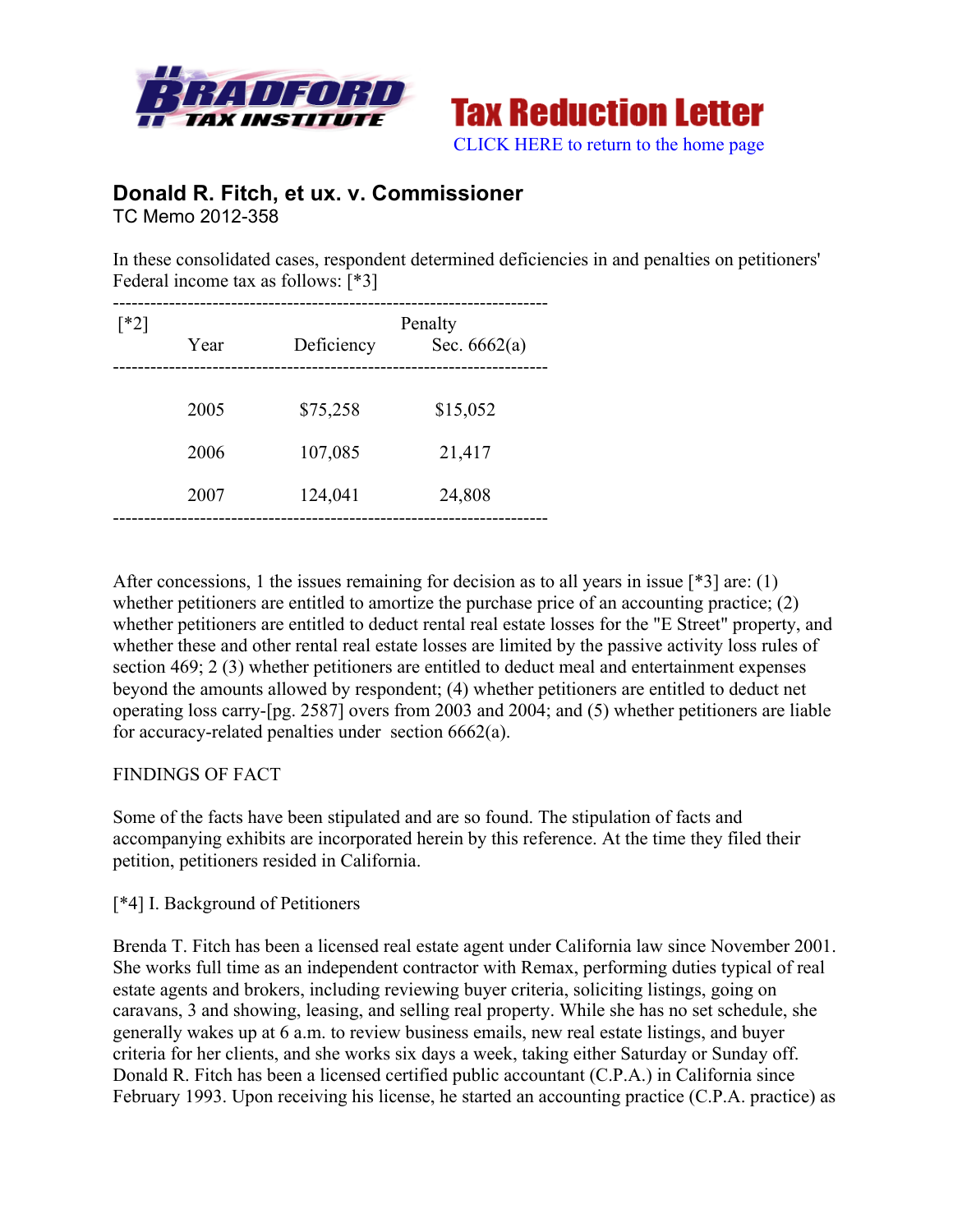a sole proprietor in San Francisco. He spent nearly a decade developing the C.P.A. practice, until he suffered a brain aneurysm in May 2003. He was hospitalized for a week, underwent surgery, and slowly recuperated.

## [\*5] II. The Sale and Repurchase of the C.P.A. Practice

On June 14, 2003, Mr. Fitch sold the C.P.A. practice (sale transaction) for \$900,000 to Mark Gronke, a C.P.A. licensed in Massachusetts who worked for Mr. Fitch as an independent contractor sporadically from 1996 through 2003. They duly executed an agreement (sale agreement) providing that the \$900,000 was "due and payable in full within 1 year at the applicable federal interest rates." The agreement stated that "Mr. Fitch has incurred recent brain surgery, Mr. Fitch understands the need to transfer the business based on health issues." Petitioners reported the \$900,000 as a capital gain on their 2003 tax return.

Mr. Fitch performed a small amount of work for the C.P.A. practice after the sale transaction to help ensure a smooth transition. On October 31, 2003, approximately 4-1/2 months after the sale transaction, Mr. Gronke suffered a seizure and was rushed to the hospital. Five days later, on November 5, 2003, Mr. Gronke sold the C.P.A. practice back to Mr. Fitch for \$900,000 (repurchase transaction). They duly executed another agreement (repurchase agreement) containing the same payment terms as the sale agreement. The repurchase agreement stated that "Mark Gronke has incurred recent severe medical problems \*\*\* . Mr. Gronke understands the need to sell the business based on his health issues." As a result of the repurchase transaction, petitioners claimed a \$900,000 [\*6] cost basis in the C.P.A. practice, and they claimed an amortization deduction of \$45,000 for each of the years in issue.

### III. Petitioners' Rental Real Estate

Petitioners owned eight rental real estate properties in California during the years in issue. They chose to keep their properties separate. Mr. Fitch owned properties on Edgewood Road, Auburn (Edgewood property); Amelia Way, Palm Springs (Amelia property); Sterling Road, Cathedral City (Sterling property); Ridgeway Ave., Cathedral City (Ridgeway property); and E Street, Sacramento (E Street property). 4 Mrs. Fitch owned properties on Cook Street, Palm Desert (Cook Street property); Esplanade, Redondo Beach (Esplanade property); and Island Ave., San Diego (Island property). 5

Petitioners were actively involved in the day-to-day management of their rental properties. They performed almost all of the tasks themselves, including, inter alia, [pg. 2588] bookkeeping, making repairs, executing contracts, screening tenants, advertising, paying taxes and utilities, procuring insurance, and dealing with the [\*7] homeowners' associations. They occasionally hired a contractor (such as an engineer or electrician) to perform a technical task. Petitioners incurred losses on the Edgewood property, Cook Street property, Esplanade property, and E Street property in 2005; the Edgewood property, Ridgeway property, Cook Street property, Esplanade property, and E Street property in 2006; and the Amelia property, Cook Street property, Esplanade property, E Street property, and Island property in 2007. Although the aggregate losses petitioners incurred in each of the years at issue exceeded \$25,000, they limited the losses they claimed (in excess of their income from the rental real estate) to \$25,000 each year.

## IV. Business Discussions Over Meals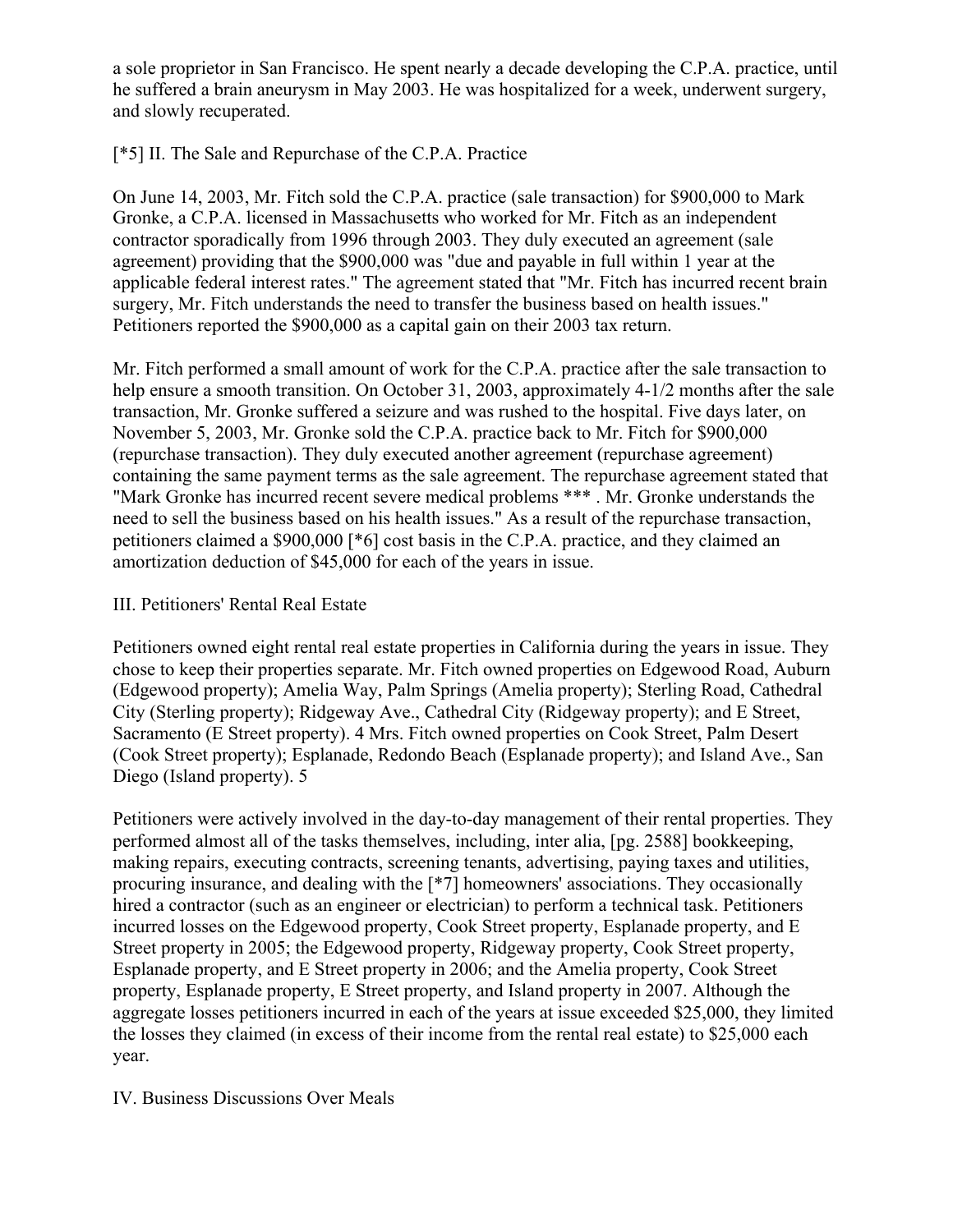Petitioners frequently discussed their respective businesses and rental real estate properties together over meals at restaurants. They occasionally dined with clients (client meals), but the vast majority of the meals were solely between themselves (spousal meals). For each meal, they recorded on general ledgers the name of the restaurant, an associated date, 6 the business purpose, the names of the people dining, and the amount spent. The general ledgers list the business purpose of almost every spousal meal as "Schedule C" and/or "Schedule E". The [\*8] discussions during the spousal meals resulted in successful client referrals between petitioners' businesses on occasion. Petitioners claimed business expense deductions for a small number of client meals and hundreds of spousal meals.

## V. Petitioners' Tax Returns

Mr. Fitch prepared petitioners' tax returns for 2003 to 2007, among other years. Petitioners reported net operating losses (NOLs) for 2003 and 2004 and elected to carry the NOLs forward. They reported zero tax for each of the years in issue. Respondent audited petitioners' tax returns for 2005 to 2007 and disallowed, inter alia, the amortization of the C.P.A. practice, the losses on the rental real estate properties, the deductions for the client meals and spousal meals, and the NOL carryovers from 2003 and 2004. 7 Petitioners timely petitioned the Court for redetermination.

## [\*9] OPINION

## I. General Rules

The Commissioner's determinations are generally presumed correct, and the taxpayer bears the burden of proving the determinations erroneous. 8 Rule 142(a); New Colonial Ice Co. v. Helvering, 292 U.S. 435, 440 [13 AFTR 1180] (1934). The taxpayer bears the burden of proving that he or she is entitled to the deductions claimed, and this includes the burden of substantiation. Hradesky v. Commissioner, 65 T.C. 87, 90 (1975), aff'd per curiam, 540 F.2d 821 [38 AFTR 2d 76-5935] (5th Cir. 1976). A taxpayer must substantiate amounts claimed as deductions by maintaining the records necessary to establish that he or she is entitled to the deductions. Sec. 6001; sec. 1.6001-1(a), Income Tax Regs.

Taxpayers are allowed a deduction for ordinary and necessary expenses paid or incurred in carrying on a trade or business. Sec. 162(a). Whether an expenditure is ordinary and necessary is generally a question of fact. Commissioner v. Heininger , 320 U.S. 467, 475 [31 AFTR 783] (1943). Generally, for an expenditure to be an ordinary and necessary business expense, the taxpayer must show a bona fide business purpose for the expenditure; there must be a proximate [\*10] relationship between the expenditure and the business of the taxpayer. Challenge Mfg. Co. v. Commissioner, 37 T.C. 650 (1962); Henry v. Commissioner, 36 T.C. 879 (1961). To be "necessary" within the meaning of section 162, an expense needs to be "appropriate and helpful" to the taxpayer's business. Welch v. Helvering, 290 U.S. 111, 113 [12 AFTR 1456] (1933). The requirement that [pg. 2589] an expense be "ordinary" connotes that "the transaction which gives rise to it must be of common or frequent occurrence in the type of business involved." Deputy v. du Pont, 308 U.S. 488, 495 [23 AFTR 808] (1940) (citing Welch v. Helvering, 290 U.S. at 114).

When taxpayers establish that they have incurred deductible expenses but are unable to substantiate the exact amounts, we can estimate the deductible amount in some circumstances, but only if the taxpayers present sufficient evidence to establish a rational basis for making the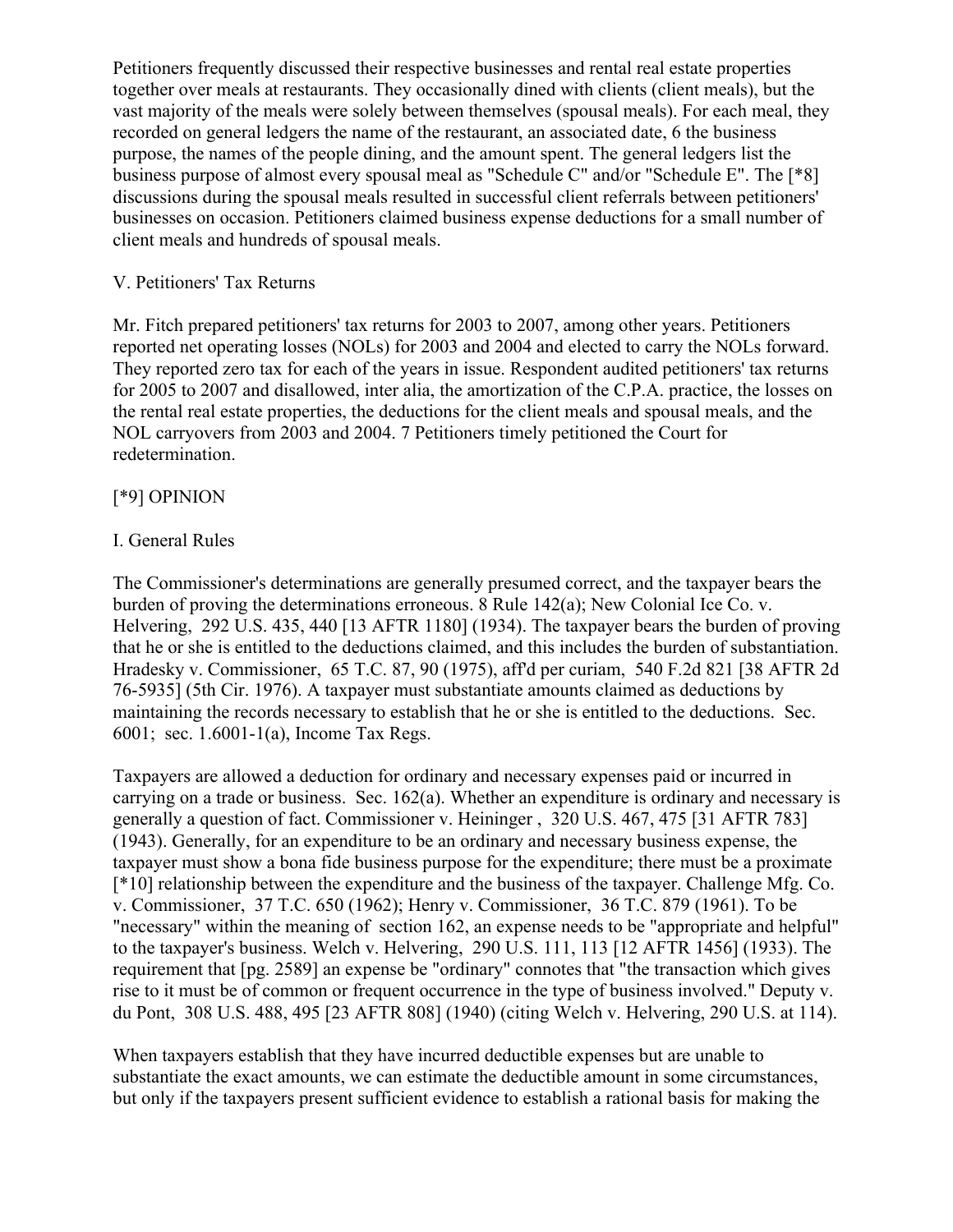estimate. See Cohan v. Commissioner, 39 F.2d 540, 543-544 [8 AFTR 10552] (2d Cir. 1930); Vanicek v. Commissioner, 85 T.C. 731, 742-743 (1985). In estimating the amount allowable, we bear heavily against taxpayers whose inexactitude is of their own making. See Cohan v. Commissioner, 39 F.2d at 544. There must be sufficient evidence in the record, however, to permit us to conclude that a deductible expense was paid or incurred. Williams v. United States, 245 F.2d 559, 560 [51 AFTR 594] (5th Cir. 1957). Furthermore, we may not use the Cohan doctrine to estimate expenses subject to the strict [\*11] substantiation requirements of section 274(d). See Sanford v. Commissioner, 50 T.C. 823, 827 (1968), aff'd, 412 F.2d 201 [24 AFTR 2d 69-5021] (2d Cir. 1969).

### II. Amortization of the C.P.A. Practice

A taxpayer is entitled to an amortization deduction with respect to any amortizable section 197 intangible, the amount of which is determined by amortizing the adjusted basis of the intangible ratably over a 15-year period beginning with the month in which it was acquired. Sec. 197(a). An amortizable section 197 intangible is any section 197 intangible 9 acquired by a taxpayer after August 10, 1993, and held in connection with the conduct of a trade or business. Sec.  $197(c)(1)$ . For purposes of depreciation and amortization, a taxpayer's basis in purchased property is the cost, including any valid liabilities incurred in acquiring the property. Crane v. Commissioner, 331 U.S. 1 [35 AFTR 776] (1947). Petitioners claimed a \$900,000 cost basis in the C.P.A. practice as a result of the repurchase transaction, and they claimed an amortization deduction of \$45,000 in each of the years in issue on their tax return. 10 Respondent principally argues that "the alleged [\*12] sales agreements petitioners submitted are untrustworthy and the alleged sales did not take place". Alternatively, respondent argues the sale and repurchase transactions were rescinded or that petitioners reacquired self-created intangibles of the C.P.A. practice in a series of related transactions. 11 We address each of respondent's arguments in turn. Respondent contends that petitioners presented false testimony and fabricated documents in an attempt to prove that the transactions took place. We disagree. We find petitioners' testimony to be credible and persuasive. See Diaz v. Commissioner, 58 T.C. 560, 564 (1972) (stating that the process of distilling truth from the testimony of witnesses, whose demeanor we observe and whose credibility we evaluate, is the daily grist of judicial life). Furthermore, we find the sale and repurchase agreements to be genuine and trustworthy.

[\*13] Respondent attacks the agreements for their brevity, arguing that they lack "details that would certainly be present on an authentic sales contract of nearly one million dollars." 12 However, the circumstances surrounding the sale and repurchase transactions present a different story. Mr. Fitch was recovering from an aneurysm at the time he sold the C.P.A. practice to Mr. Gronke. They had a working relationship dating back to 1996, and they [pg. 2590] understood the need to effect a quick sale on account of Mr. Fitch's medical condition. They put the basic elements of their agreement into writing and left the details to be sorted out later. Likewise, when Mr. Gronke suffered a seizure, they signed a similar agreement to effect a quick repurchase. In these circumstances, we find it hard to believe that a lack of details somehow suggests the agreements were fabricated. Respondent does not argue that the sale and repurchase agreements are invalid or unenforceable under State law. Accordingly, we find that petitioners have proven that the sale and repurchase transactions actually took place.

Next, respondent argues that the sale and repurchase transactions were rescinded. Rev. Rul. 80- 58, 1980-1 C.B. 181, defines rescission as "the abrogation, canceling, or voiding of a contract that has the effect of releasing the [\*14] contracting parties from further obligations to each other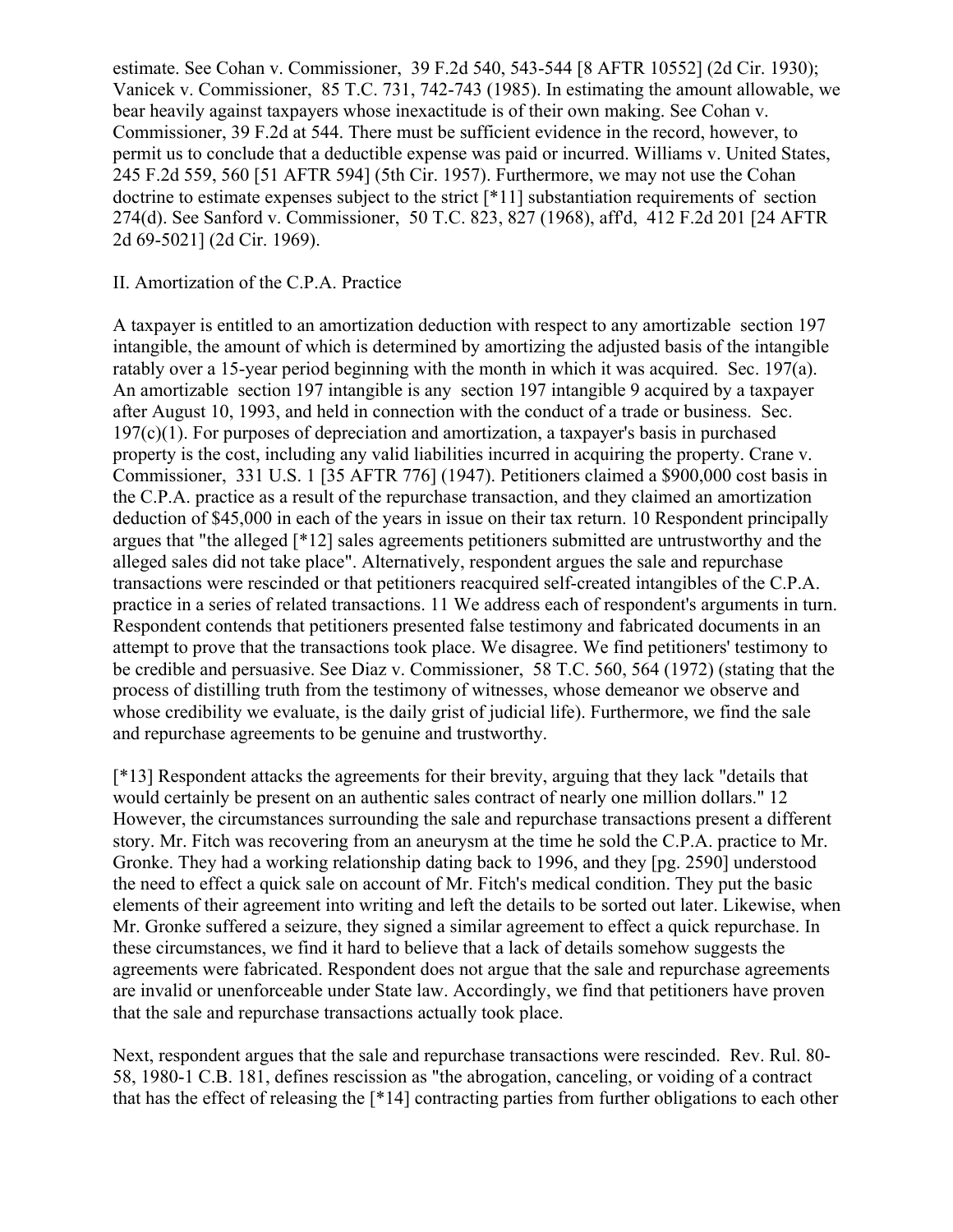and restoring the parties to the relative positions that they would have occupied had no contract been made." "For the rescission to be effective, both buyer and seller must be put back in their original positions." Hutcheson v. Commissioner, T.C. Memo. 1996-127 [1996 RIA TC Memo ¶96,127] (citing Rev. Rul. 80-58, 1980-1 C.B. at 181). "A rescission may be effected by mutual agreement of the parties, by one of the parties declaring a rescission of the contract without the consent of the other if sufficient grounds exist, or by applying to the court for a decree of rescission." Rev. Rul. 80-58, 1980-1 C.B. at 181-182.

The repurchase agreement, by its own terms, effected a sale of the C.P.A. practice from Mr. Gronke to Mr. Fitch and not an unwinding of the earlier sale. There is no evidence that Mr. Fitch and Mr. Gronke intended to abrogate, cancel, or void the sale agreement. Furthermore, we do not believe that the repurchase agreement returned them to their original positions. The C.P.A. practice continued as a dynamic, ongoing enterprise for approximately 4-1/2 months after the sale transaction, and we cannot say that Mr. Fitch received the C.P.A. practice back in the exact same condition in which he had sold it. Accordingly, we find that the sale and repurchase transactions were not rescinded.

[\*15] Respondent cursorily cites section 1.197-2(d)(2)(iii)(C), Income Tax Regs., in support of the position that "no amortization is available under I.R.C. § 197 for self-created intangibles that are repurchased as part of a series of related transactions". Self-created intangibles generally are not amortizable. Sec. 197(c)(2). However, an exception is provided if a taxpayer disposes of a self-created intangible and subsequently reacquires the intangible from a seller (in whose hands the intangible is amortizable) in an unrelated transaction. Sec.  $1.197-2(d)(2)(iii)(C)$ , Income Tax Regs.

Almost all of the intangibles that Mr. Fitch reacquired in the repurchase transaction were originally created by him. The issue therefore turns on whether the sale and repurchase transactions were related transactions. We find that the transactions were impelled by separate business exigencies, namely Mr. Fitch's anuerysm and Mr. Gronke's seizure. It is hard to believe these medical conditions could have been predicted or the transactions necessitated by them preplanned. We find that the sale and repurchase transactions are not related transactions, and therefore the rules generally disallowing the amortization of self-created intangibles do not apply. 13

[\*16] Accordingly, petitioners are entitled to an amortization deduction of \$60,000 for each of the years in issue.

III. Deductibility of the Rental Real Estate Losses

## A. The E Street Property

 Section 212 allows as a deduction all the ordinary and necessary expenses paid during the year for the production or collection of income, sec. 212(1), or for the management, conservation, or maintenance of property "held for the production of income", sec. 212(2). Section 167(a)(2) allows as a deduction a reasonable allowance for depreciation of property "held for the production of income." The phrase "held for the production of income" has the same meaning in section 212 and section [pg. 2591] 167. Mitchell v. Commissioner, 47 T.C. 120, 129 (1966). Expenses and depreciation may be deducted only if the property is held for production of income during the taxable year at issue. Meredith v. Commissioner, 65 T.C. 34, 41 (1975). Section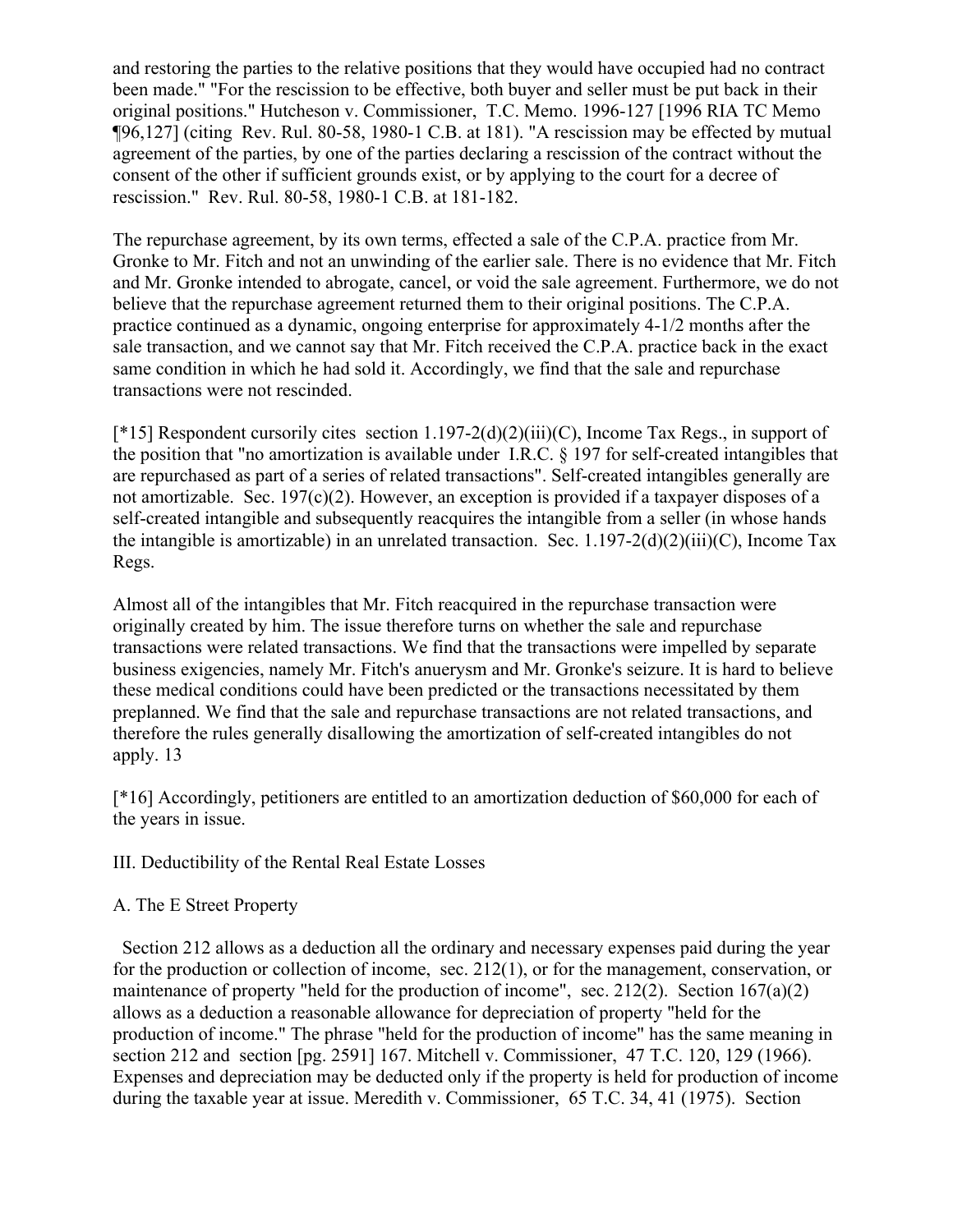1.212-1(b), Income Tax Regs., provides: "ordinary and necessary expenses paid or incurred in the management, conservation, or maintenance of a building devoted to rental purposes are deductible notwithstanding that there is actually no income therefrom in the taxable year, and regardless of the manner in which or the purpose for which the property in question was acquired." Furthermore, expenses paid or incurred in [\*17] connection with investment property may be deductible under this regulation, "even though the property is not currently productive and there is no likelihood that the property will be sold at a profit or will otherwise be productive of income and even though the property is held merely to minimize a loss with respect thereto." Sec. 1.212-1(b), Income Tax Regs. Whether property is held for the production of income is a question of fact to be determined from all the facts and circumstances. Johnson v. Commissioner, 59 T.C. 791 (1973), aff'd, 495 F.2d 1079 [33 AFTR 2d 74-1102] (6th Cir. 1974).

Mr. Fitch and his two brothers each inherited a one-third interest in the E Street property in early 2005 when their mother passed away. They immediately tried to sell the property but did not receive a satisfactory offer. Toward the end of 2005 Mr. Fitch purchased an additional one-third interest from one of his brothers and as of the time of trial owned a two-thirds tenancy in common with his other brother.

While Mr. Fitch did not succeed in renting the E Street property in 2005 to 2007, we find that he held the property for the production of income. 14 He credibly testified that he intended to make the property into a rental when he [\*18] purchased the one-third interest from his brother. To that effect, he posted a "for rent" sign on the property, placed an advertisement on Craigslist, and secured bids with insurance companies for a landlord protection policy. He further credibly testified that he performed property management services at least weekly in 2005 and continued performing those services in 2006 and 2007. Accordingly, he incurred expenses for the management, conservation, or maintenance of property held for the production of income, and he is entitled to deduct those expenses under section 212.

## B. Passive Activity Loss Limitation Rules

Deductions for certain business and investment expenses pursuant to sections 162 and 212 may be limited under section 469, which generally disallows any passive activity loss for the tax year. A passive activity is any trade or business in which the taxpayer does not materially participate. Sec.  $469(c)(1)$ . A passive activity loss is defined as the excess of the aggregate losses from all passive activities for the year over the aggregate income from all passive activities for such year. Sec.  $469(d)(1)$ . A rental activity is generally treated as a per se [\*19] passive activity regardless of whether the taxpayer materially participates. 15 Sec.  $469(c)(2)$ . Pursuant to section  $469(c)(7)$ , the rental activities of a taxpayer who is in the real property business (real estate professional) are not per se passive activities but are treated as a trade or business subject to the material participation requirements of section 469(c)(1). Sec. 1.469-  $9(e)(1)$ , Income Tax Regs. A taxpayer qualifies as a real estate professional and is not engaged in a passive activity under section  $469(c)(2)$  if:

(i) more than one-half of the personal services performed in trades or businesses by the taxpayer during such taxable year are performed in real property trades or businesses in which the taxpayer materially participates, and

(ii) such taxpayer performs more than 750 hours of services during the taxable year in real property trades or businesses in which the taxpayer materially participates.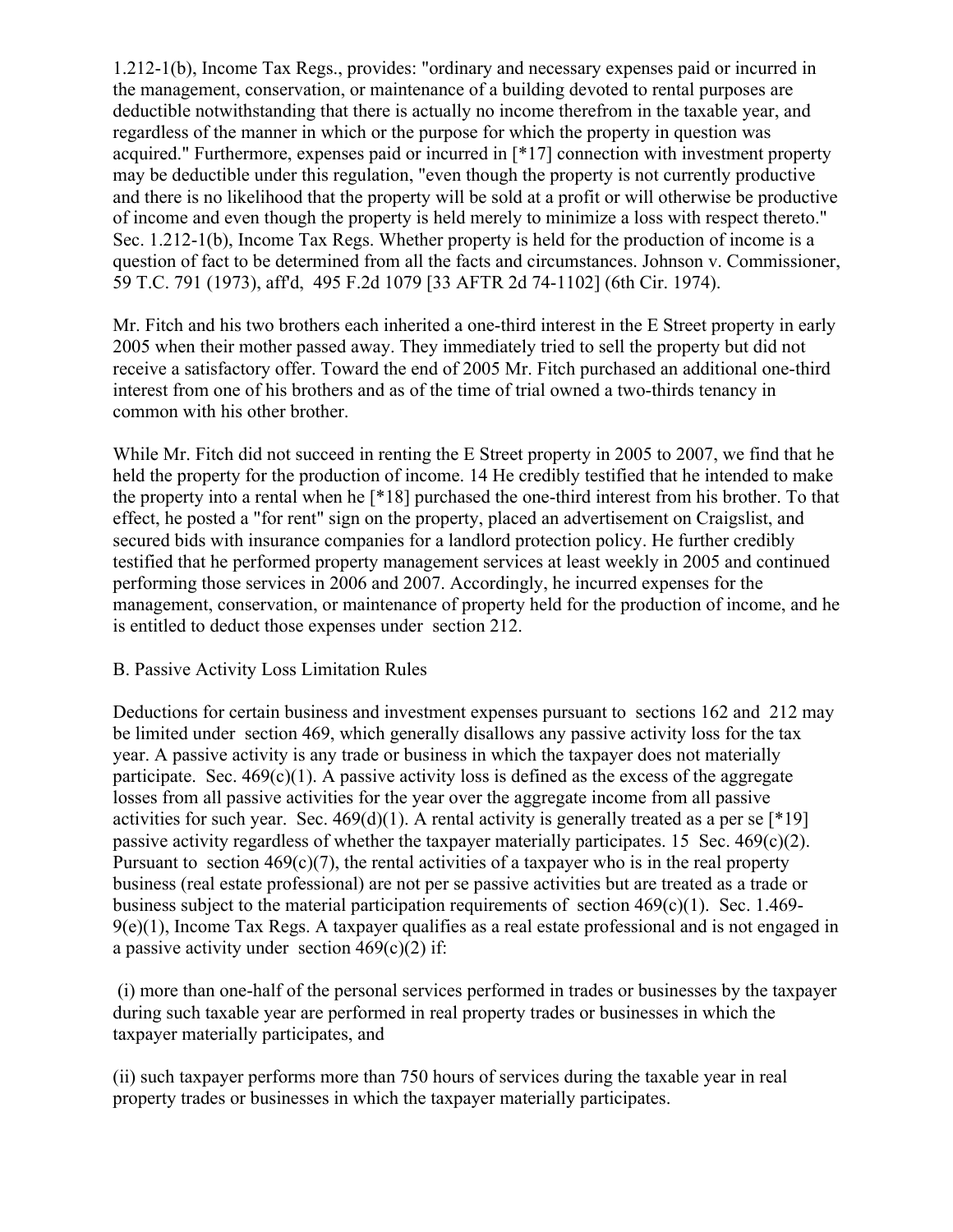[pg. 2592]

Sec. 469(c)(7)(B). A real property trade or business is defined in section  $469(c)(7)(C)$  as "any real property development, redevelopment, construction, reconstruction, acquisition, conversion, rental, operation, management, leasing, or brokerage trade or business." In the case of a joint return, the foregoing [\*20] requirements for qualification as a real estate professional are satisfied if, and only if, either spouse separately satisfies the requirements. Sec.  $469(c)(7)(B)$ . All of a taxpayer's real estate activities are taken into account to determine whether the 750-hour requirement is satisfied. See Fowler v. Commissioner, T.C. Memo. 2002-223 [TC Memo 2002- 223]; Bailey v. Commissioner, T.C. Memo. 2001-296 [TC Memo 2001-296].

 Section 1.469-5T(f)(4), Temporary Income Tax Regs., 53 Fed. Reg. 5727 (Feb. 25, 1988), provides:

The extent of an individual's participation in an activity may be established by any reasonable means. Contemporaneous daily time reports, logs, or similar documents are not required if the extent of such participation may be established by other reasonable means. Reasonable means for purposes of this paragraph may include but are not limited to the identification of services performed over a period of time and the approximate number of hours spent performing such services during such period, based on appointment books, calendars, or narrative summaries.

We have held that the regulations do not allow a postevent "ballpark guesstimate". Bailey v. Commissioner, T.C. Memo. 2001-296 [TC Memo 2001-296]; Goshorn v. Commissioner, T.C. Memo. 1993-578 [1993 RIA TC Memo ¶93,578].

Mrs. Fitch works full time as a licensed real estate agent. She credibly testified that she works weekdays and many weekends, and typically wakes up at 6 a.m. to review business emails, new real estate listings, and buyer criteria for her clients. She credibly testified that in addition to the time she spent managing her [\*21] rental real estate, she spent more than 750 hours each year in 2005 to 2007 performing real estate related activities as an independent contractor with Remax, which we find qualifies as a real property trade or business under section  $469(c)(7)(C)$ . She further credibly testified that she was not involved in any activities besides real estate. We find Mrs. Fitch has established that she separately satisfies the requirements to qualify as a real estate professional under section  $469(c)(7)$ , and therefore petitioners' rental activities are subject to the material participation requirements of section  $469(c)(1)$ .

Material participation is defined as involvement in the operations of the activity that is regular, continuous, and substantial. Sec.  $469(h)(1)$ . As explained in section 1.469-5T(a), Temporary Income Tax Regs., 53 Fed. Reg. 5696 (Feb. 25, 1988), a taxpayer can satisfy the material participation requirement if the individual meets any one of the seven regulatory tests:

(1) The individual participates in the activity for more than 500 hours during such year; (2) The individual's participation in the activity for the taxable year constitutes substantially all of the participation in such activity of all individuals (including individuals who are not owners of interests in the activity) for such year;

(3) The individual participates in the activity for more than 100 hours during the taxable year, and such individual's participation in the activity for the taxable year is not less than the participation in [\*22] the activity of any other individual (including individuals who are not owners of interests in the activity) for such year;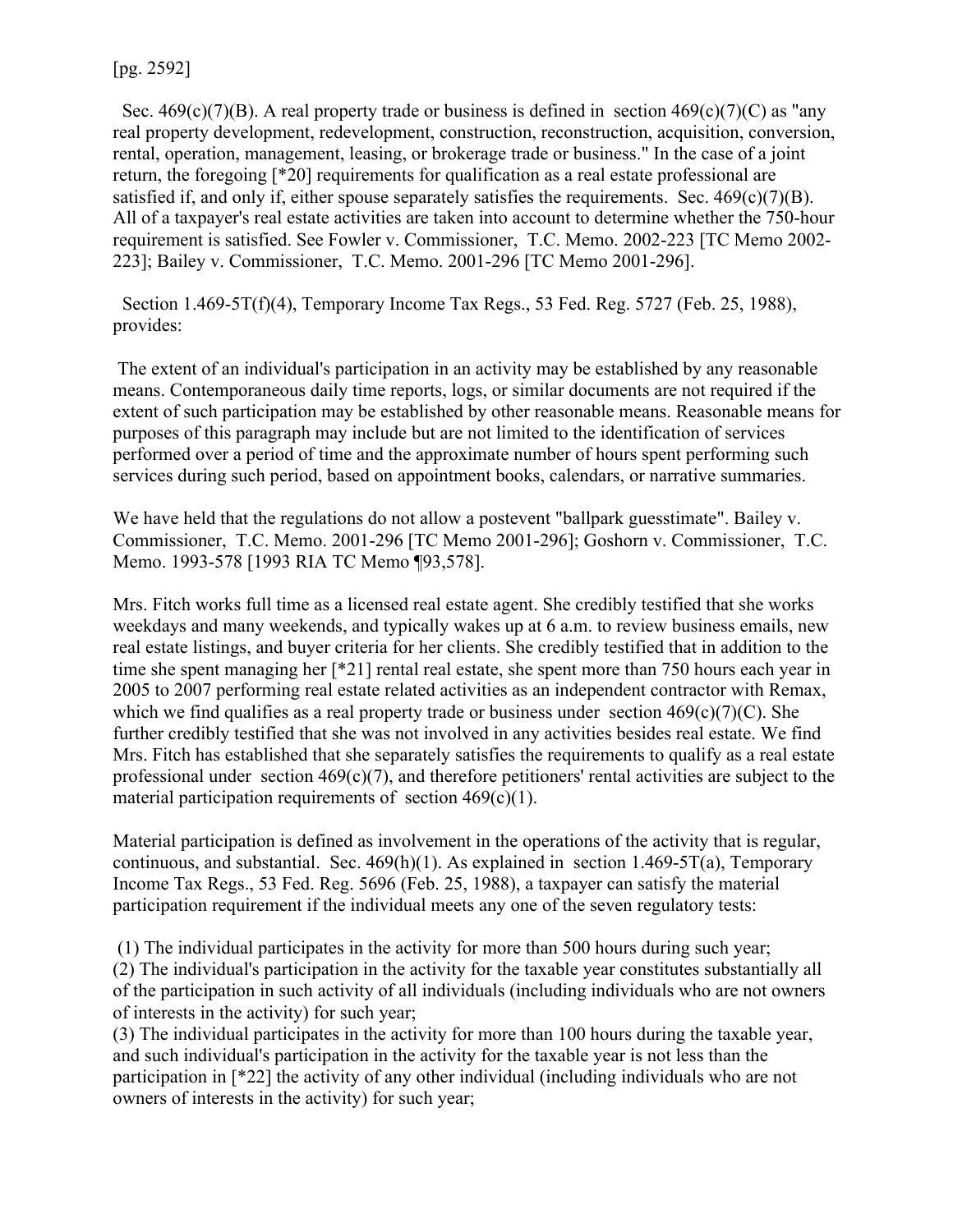(4) The activity is a significant participation activity \*\*\* for the taxable year, and the individual's aggregate participation in all significant participation activities during the year exceeds 500 hours;

(5) The individual materially participated in the activity \*\*\* for any five taxable years (whether or not consecutive) during the ten taxable years that immediately precede the taxable year; (6) The activity is a personal service activity \*\*\* , and the individual materially participated in the activity for [pg. 2593] any three tax years (whether or not consecutive) preceding the taxable year; or

(7) Based on all of the facts and circumstances \*\*\* , the individual participates in the activity on a regular, continuous, and substantial basis during such year.

"Participation" generally means all work done in an activity by an individual who owns an interest in the activity. Sec. 1.469-5(f), Income Tax Regs. Work done by an individual in the individual's capacity as an investor in an activity is not treated as participation in the activity unless the individual is directly involved in the day-to-day management or operations of the activity. Sec.  $1.469 - 5T(f)(2)(ii)(A)$ , Temporary Income Tax Regs., 53 Fed. Reg. 5727 (Feb. 25, 1988).

In determining whether a taxpayer materially participates, the participation of the spouse of the taxpayer shall be taken into account. Sec. 469(h)(5). We therefore treat petitioners as one unit for the purpose of determining their [\*23] participation in an activity. However, petitioners did not make the election to treat all of their interests in real property as one activity pursuant to section  $469(c)(7)(A)$  and section  $1.469-9(g)(1)$ , Income Tax Regs., and must therefore satisfy the material participation requirements with respect to each of their rental properties separately. See Shaw v. Commissioner, T.C. Memo. 2002-35 [TC Memo 2002-35].

We find that petitioners satisfy the second enumerated test for material participation: their participation in the rental real estate constituted substantially all of the participation. Mr. Fitch testified extensively as to the activities he performed with respect to his rental properties, 16 including, inter alia, advertising, bookkeeping, accounting, dealing with contractors, decorating, resolving fence disputes, making repairs, paying taxes, and procuring insurance. He further testified that no one else performed any services for his properties. Mrs. Fitch similarly testified as to the activities she performed in managing her rental properties, including, inter alia, advertising, decorating, dealing with contractors and the homeowners' associations, screening tenants, filling out paperwork, making repairs, and handling the lockbox and keys. She further testified that no one other than she and Mr. Fitch performed any services for her properties. [\*24] Respondent argues that we should disregard petitioners' testimony as self-serving; however, we find their testimony credible and persuasive. We do not believe that petitioners' decision to occasionally hire a contractor to perform technical tasks disqualifies their substantial day-to-day management of their rental properties from constituting "substantially all of the participation". 17 See sec. 1.469-5T(a)(2), Temporary Income Tax Regs, supra. Accordingly, petitioners' losses attributable to their rental real estate in 2005 to 2007 are not limited by the passive activity loss limitation rules of section 469. 18

## IV. Meal and Entertainment Expenses

Meal and entertainment expenses may be deducted under section 162 if they are ordinary, necessary, and reasonable expenses incurred by a taxpayer in his or  $[^*25]$  her trade or business. 19 See Tyson v. Commissioner, T.C. Memo. 2009-176 [TC Memo 2009-176]. However,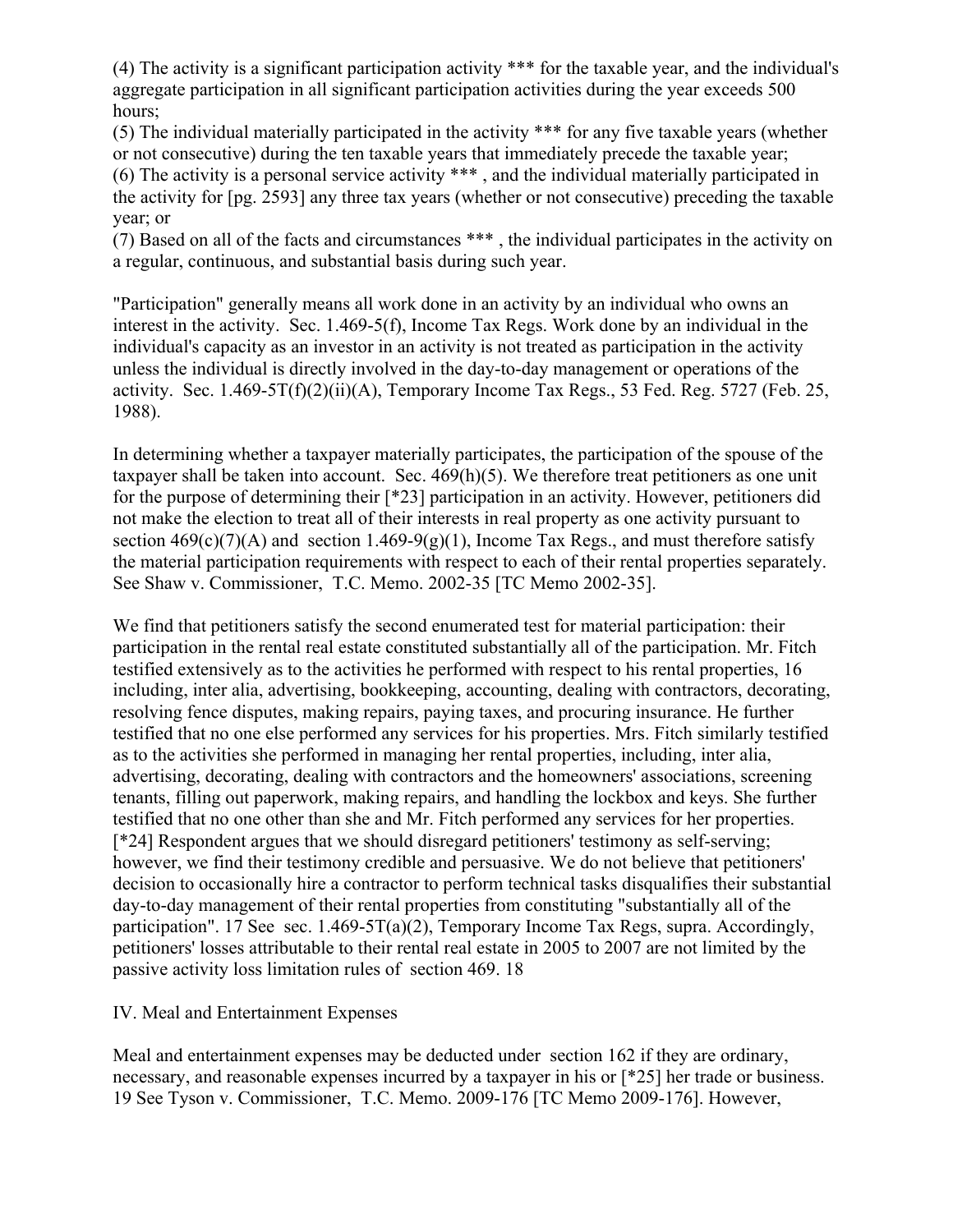section 262 disallows any deduction with respect to personal, living, or family expenses. Petitioners claimed deductions for a small number of client meals and hundreds of spousal meals as business expenses on Schedules C related to their accounting [pg. 2594] practice and real estate activity for 2005 to 2007. 20 Respondent contends that the spousal meals are nondeductible personal expenses and not ordinary and necessary business expenses. 21 [\*26] Petitioners testified that on occasion their discussions during the spousal meals led to client referrals between their businesses; however, petitioners' testimony was general, vague, and conclusory. They did not recount the specific business purpose of any spousal meal nor the specific business discussions that took place. Quite to the contrary, Mrs. Fitch testified: "[M]ostly I vented with him [Mr. Fitch] regarding my real estate clients". Likewise, the general ledgers petitioners introduced into evidence contain vague and inadequate descriptions of the purported business purposes of the spousal meals. 22 Petitioners have not met their burden of proving that the spousal meals are ordinary and necessary business expenses. See Moss v. Commissioner, 80 T.C. 1073, 1078 (1983) ("Daily meals are an inherently personal expense, and a taxpayer bears a heavy burden in proving they are routinely deductible."), aff'd, 758 F.2d 211 [55 AFTR 2d 85-1099] (7th Cir. 1985). Accordingly, petitioners are not entitled to a deduction for meal and entertainment expenses in excess of the \$1,000 respondent allowed for each year.

### [\*27] V. NOL Carryover

An NOL is defined in section 172(c) to mean the excess of allowable deductions over gross income. Section 172(a) allows an NOL deduction for the aggregate of the NOL carrybacks and carryovers to the taxable year. Section  $172(b)(1)(A)$  generally provides that the period for an NOL carryback is 2 years and that the period for an NOL carryover is 20 years. A taxpayer claiming an NOL deduction for a taxable year must file with the tax return for that year a concise statement setting forth the amount of the NOL deduction claimed and all material and pertinent facts, including a detailed schedule showing the computation of the NOL deduction. Sec. 1.172- 1(c), Income Tax Regs. The taxpayer bears the burden of establishing both the actual existence of NOLs in the prior years and the amount of such losses that may be carried to the years at issue. Keith v. Commissioner, 115 T.C. 605, 621 (2000). We have jurisdiction to consider such facts related to years not in issue as may be necessary for redetermination of tax liability for the period before the Court. See sec. 6214(b).

Petitioners claimed deductions for NOLs of \$57,139 and \$44,260 on their 2003 and 2004 tax returns, respectively. Thereafter petitioners attempted to carry the NOLs forward and claim them as deductions for the years in issue. Respondent disallowed the NOL carryovers for lack of substantiation. The only [\*28] evidence petitioners provided to the Court to substantiate the NOL carryovers is their 2003 and 2004 tax returns and the NOL worksheets contained therein. However, a tax return is merely a statement of a taxpayer's claim and does not establish the correctness of the facts stated therein. See Wilkinson v. Commissioner, 71 T.C. 633, 639 (1979); Roberts v. Commissioner, 62 T.C. 834, 837-839 (1974). We find that petitioners have not substantiated the NOL carryovers. Accordingly, they are not entitled to deduct the NOL carryovers from 2003 or 2004.

### VI. Accuracy-Related Penalties

 Section 7491(c) provides that the Commissioner bears the burden of production with respect to the liability of any individual for additions to tax and penalties. "The Commissioner's burden of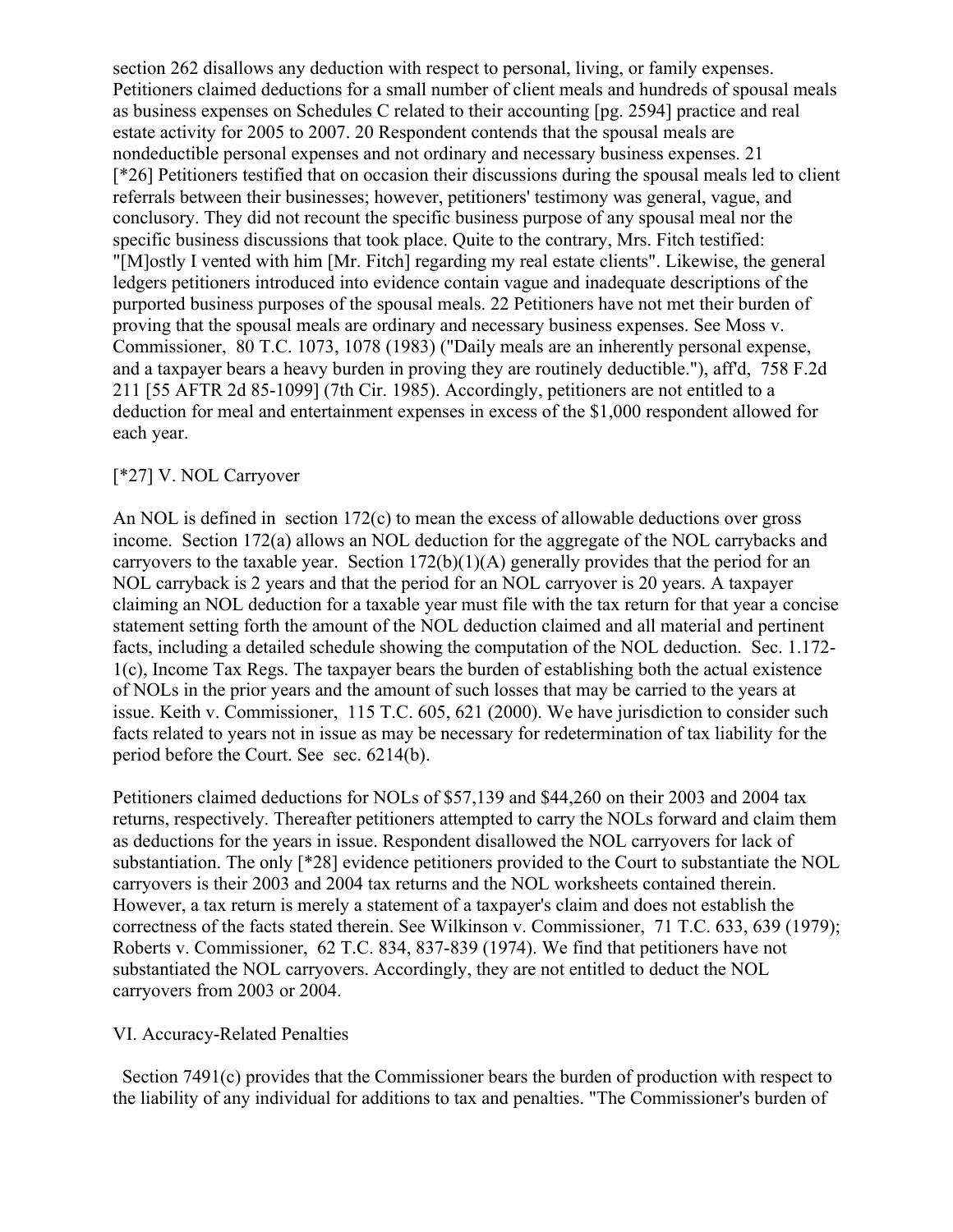production under section 7491(c) is to produce evidence that it is appropriate to impose the relevant penalty, addition to tax, or additional amount". Swain v. Commissioner, 118 T.C. 358, 363 (2002); see Higbee v. [pg. 2595] Commissioner, 116 T.C. 438, 446 (2001). The Commissioner, however, does not have the obligation to introduce evidence regarding reasonable cause or substantial authority. Higbee v. Commissioner, 116 T.C. at 446-447. Once the Commissioner has met his burden of production, the taxpayer must come [\*29] forward with evidence sufficient to persuade a court that the Commissioner's determination is incorrect. Id. Respondent determined that petitioners are liable for section 6662(a) accuracy-related penalties for 2005 to 2007. 23 Pursuant to section  $6662(a)$  and  $(b)(1)$ , a taxpayer may be liable for a penalty of 20% on the portion of an underpayment of tax due to negligence or disregard of rules or regulations. The term "negligence" in section 6662(b)(1) includes any failure to make a reasonable attempt to comply with the Code and any failure to keep adequate books and records or to substantiate items properly. Sec. 6662(c); sec. 1.6662-3(b)(1), Income Tax Regs. Negligence is "strongly indicated" where the taxpayer "fails to make a reasonable attempt to ascertain the correctness of a deduction, credit or exclusion on a return which would seem to a reasonable and prudent person to be 'too good to be true' under the circumstances". Sec. 1.6662- 3(b)(1)(ii), Income Tax Regs. "Disregard" means any careless, reckless, or intentional disregard. [\*30] Sec. 6662(c); sec. 1.6662-3(b)(2), Income Tax Regs. We find that respondent has met his burden of production. 24

Section 6662(a) and (b)(2) imposes a 20% accuracy-related penalty on any portion of a tax underpayment that is attributable to any substantial understatement of income tax, defined in section 6662(d)(1)(A) as an understatement that exceeds the greater of 10% of the tax required to be shown on the return or \$5,000. The exact amounts of petitioners' underpayments, if any, will depend upon the Rule 155 computations, taking into account respondent's concessions and in accordance with our findings and conclusions. To the extent that those computations establish that petitioners have substantial understatements of income tax, respondent will have also met his burden of production in this regard. See Jarman v. Commissioner, T.C. Memo. 2010-285 [TC Memo 2010-285].

The accuracy-related penalty is not imposed with respect to any portion of the underpayment as to which the taxpayer shows that he acted with reasonable cause and in good faith. Sec. 6664(c)(1); Higbee v. Commissioner, 116 T.C. at 448. The determination of whether a taxpayer acted with reasonable cause and in [\*31] good faith depends on the pertinent facts and circumstances. Sec. 1.6664-4(b)(1), Income Tax Regs. Petitioners argue that Mr. Fitch, who prepared their tax returns for the years in issue, suffered an aneurysm in 2003 and the aneurysm was a serious illness outside his control that supports a reasonable cause defense to the accuracyrelated penalties. While we sympathize with Mr. Fitch's circumstances, we do not find petitioners' argument persuasive because Mr. Fitch continued to work as a C.P.A. in the C.P.A. practice during the years in issue. See, e.g., Stewart v. Commissioner, T.C. Memo. 2010-184 [TC Memo 2010-184], 2010 Tax Ct. Memo LEXIS 220, at \*29 (finding that the taxpayer's illness did not support a reasonable cause or good faith defense because her testimony about the illness was uncorroborated, and she continued to work for the IRS and to participate in her investment activity during the years in issue).

Accordingly, we find that petitioners are liable for an accuracy-related penalty on the amounts of their underpayments of tax, if any, for the years in issue. That determination must await the Rule 155 computations.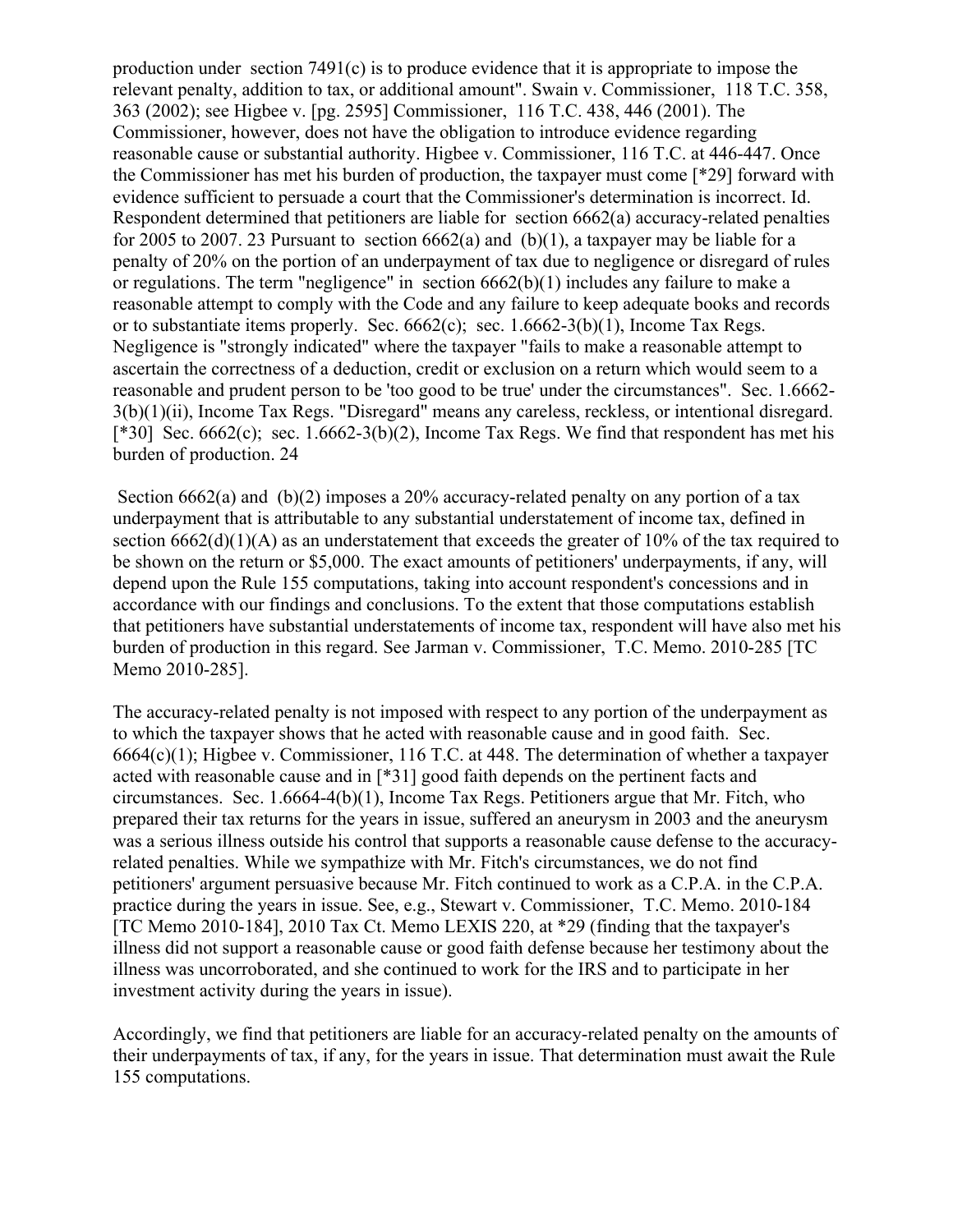In reaching our holdings herein, we have considered all arguments made, and, to the extent not mentioned above, we conclude they are moot, irrelevant, or without merit. [pg. 2596] [\*32] To reflect the foregoing and the parties' concessions,

Decisions will be entered under Rule 155.

1 Respondent conceded the adjustments related to petitioners' failure to report income for all years in issue, except for their failure to report interest income for 2006. Petitioners admitted, and respondent accepted, that their actual interest income for 2006 is \$47,617, an amount \$4,382 greater than respondent determined in the notice of deficiency.

Petitioners conceded the following expenses they reported on Schedule C, Profit or Loss from Business, related to their accounting practice: (1) \$1,161 of car and truck expenses, \$1,937 of depreciation, \$418 of insurance expenses, and \$85 of travel expenses for 2005; (2) \$1,461 of car and truck expenses, \$1,156 of depreciation, and \$3,987 of office expenses for 2006; and (3) \$1,710 of car and truck expenses, \$731 of contract labor expenses, \$818 of depreciation, and \$669 of insurance expenses for 2007. Petitioners conceded the following expenses they reported on Schedule C related to their real estate activity: (1) \$4,202 of car and truck expenses and \$1,644 of depreciation for 2005; (2) \$1,978 of car and truck expenses and \$641 of depreciation for 2006; and (3) \$1,332 of car and truck expenses and \$377 of depreciation for 2007. Respondent conceded the remaining adjustments on the Schedules C, other than the adjustments to amortization expenses on Schedules C related to the accounting practice for 2005 to 2007 and the adjustments to meal and entertainment expenses on Schedule C related to the accounting practice for 2005 to 2007 and Schedule C related to the real estate activity for 2005 and 2007. Respondent conceded the adjustments to the rental real estate expenses petitioners reported on Schedule E, Supplemental Income and Loss, other than the adjustments for the "E Street" property for all years in issue; however, respondent contends that all of petitioners' rental real estate losses are limited by sec. 469.

Petitioners petitioned the Court for redetermination of a \$3,000 long-term capital loss adjustment for 2007, but they did not raise this issue at trial or on brief; therefore, we find that they have abandoned it. See Petzoldt v. Commissioner, 92 T.C. 661, 683 (1989); Money v. Commissioner, 89 T.C. 46, 48 (1987). The remaining adjustments are computational and will be resolved under Rule 155.

2 Unless otherwise indicated, all section references are to the Internal Revenue Code in effect for the years in issue, and all Rule references are to the Tax Court Rules of Practice and Procedure. All amounts are rounded to the nearest dollar.

3 A caravan is typically a tour of new real estate listings designed for real estate agents and brokers.

4 Mr. Fitch owned a two-thirds interest in the E Street property. He inherited a one-third interest from his mother in early 2005, and he purchased a second one-third interest from one of his brothers in late 2005. His other brother owned the remaining one-third interest.

5 Mrs. Fitch purchased the Island property in 2006.

6 The general ledgers do not contain the individual date that each meal took place-the associated dates appear to correspond to the dates of petitioners' monthly credit card statements.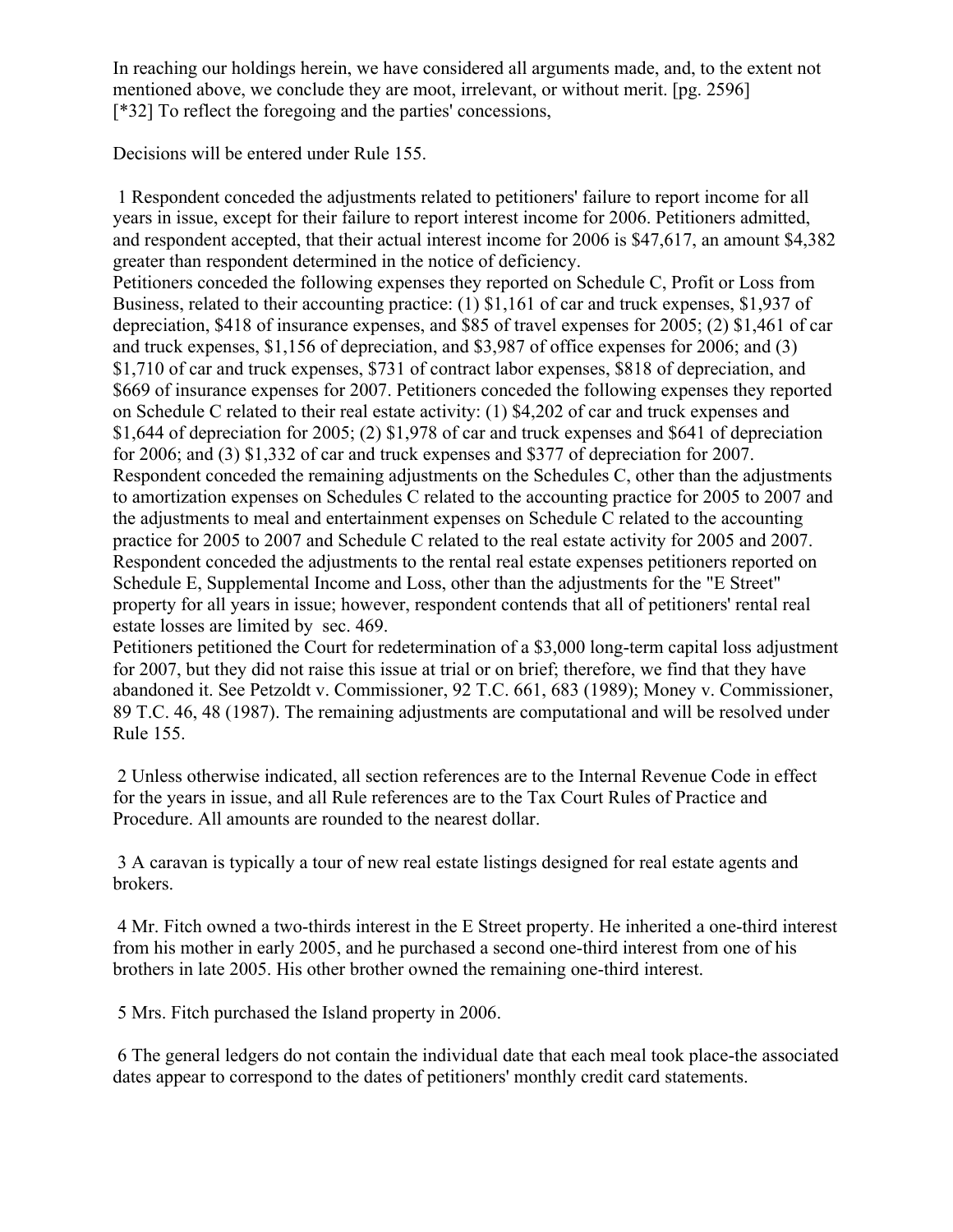7 Respondent made several other adjustments in the notices of deficiency for 2005 to 2007. As stated supra note 2, the other adjustments have been conceded, settled, or are computational in nature.

8 Petitioners have neither claimed nor established that they satisfy the requirements of sec. 7491(a) for any of the issues remaining for decision. Accordingly, the burden of proof does not shift to respondent.

9 Sec. 197 intangibles include, inter alia, goodwill, going-concern value, business books and records, trade names, and covenants not to compete entered into in connection with the acquisition of an interest in a trade or business. Sec. 197(d).

10 It appears that petitioners miscalculated their amortization deductions. Under sec. 197, petitioners' \$900,000 basis is ratably amortized over a 15-year period, which comes out to \$60,000 per year. Respondent has not argued that the C.P.A. practice consisted of any class of assets other than intangibles to which part of the \$900,000 purchase price should be allocated. See sec. 1060(a).

11 Respondent also questions Mr. Fitch's wisdom in repurchasing the C.P.A. practice. However, it is beyond this Court's purview to second-guess Mr. Fitch's business judgment or the manner of operations of his business. See, e.g., Rozzano v. Commissioner, T.C. Memo. 2007-177 [TC Memo 2007-177]; Greenbaum v. Commissioner, T.C. Memo. 1987-222 [¶87,222 PH Memo TC].

12 Respondent takes issue with, among other things, the length of the agreements and the lack of provisions addressing breach or default.

13 Likewise, the antichurning rules of sec. 197(f)(9) do not apply. See sec. 1.197-2(h)(5)(ii), Income Tax Regs.

14 The record reflects that Mr. Fitch succeeded in renting the property in 2009.

15 A rental activity is "any activity where payments are principally for the use of tangible property." Sec.  $469(j)(8)$ .

16 Mr. Fitch did not testify about the activities he performed in regard to the Sterling property. However, the Sterling property did not generate a loss for any of the years in issue.

17 Mr. Fitch testified that in 2005 and 2006, Mrs. Fitch would ask the wife of a client to show the Esplanade property to prospective tenants. However, Mr. Fitch was "not sure exactly when and where or how often." Given the extensive activities petitioners performed with respect to the Esplanade property, we likewise do not believe this would preclude a finding that petitioners performed substantially all of the activities.

18 We reach this conclusion notwithstanding that petitioners reported rental real estate losses of only \$25,000 in excess of their rental income on Schedules E of their tax returns for 2005 to 2007 and now argue that their losses should not be limited by sec. 469. We have long held that "A taxpayer is not bound on an issue by a position taken on their tax returns, although that is a factor to be considered." Casey v. Commissioner, 38 T.C. 357, 384 (1962).